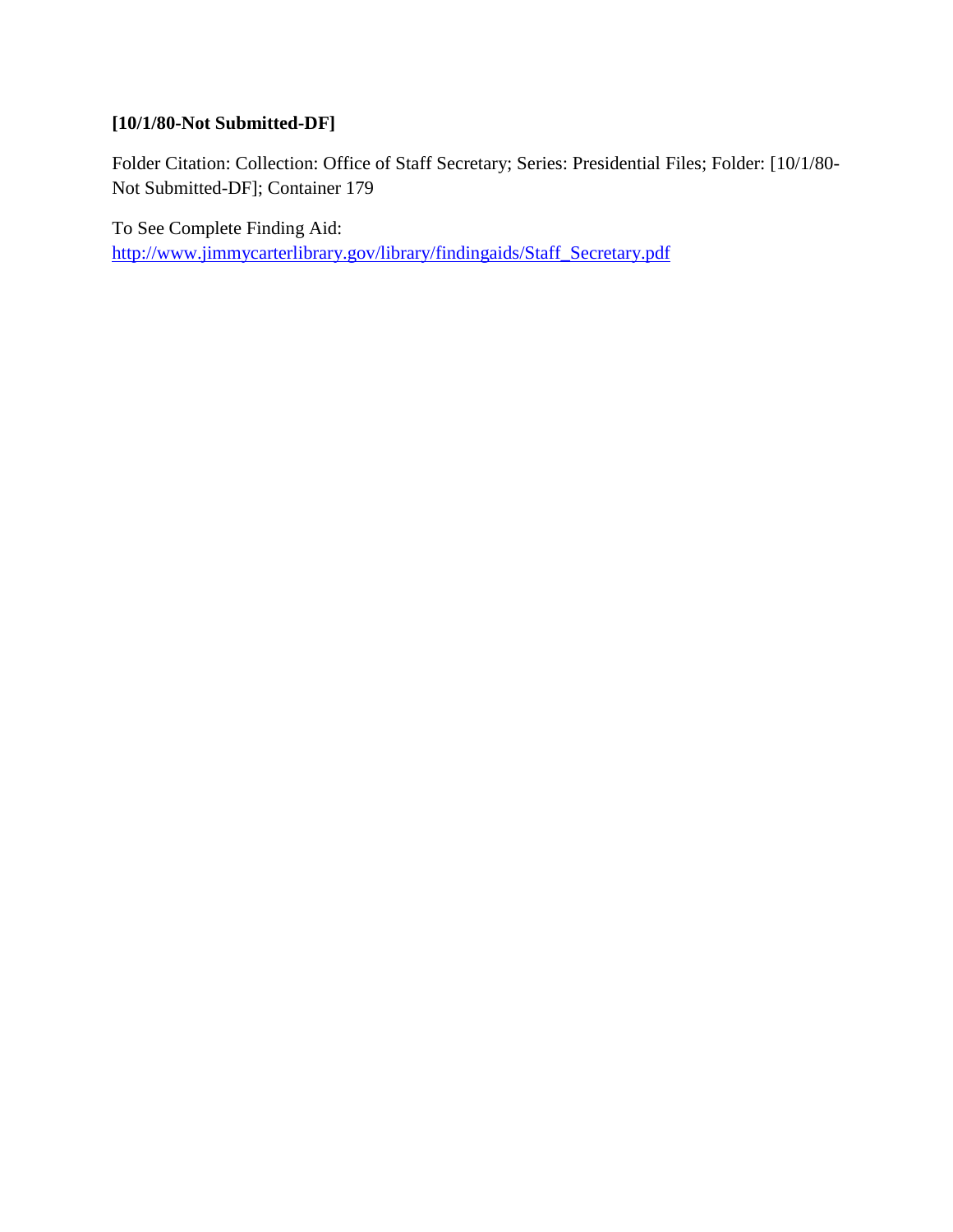## THE WHITE HOUSE

WASHINGTON



October 1, 1980

MEMORANDUM FOR-THE PRESIDENT

 $FROM$  : AL MCDONALLI $\mathcal{O}$ 

 $\frac{3}{2}$ 

 $: -1$ 

 $\Lambda$  . . . .

Here is an alternative statement that at least deplores the lack of action by the Congress. I think the public would certainly question a statement by you that is in no way critical of the Congress whose inaction is clearly an expression of gross irresponsibility.